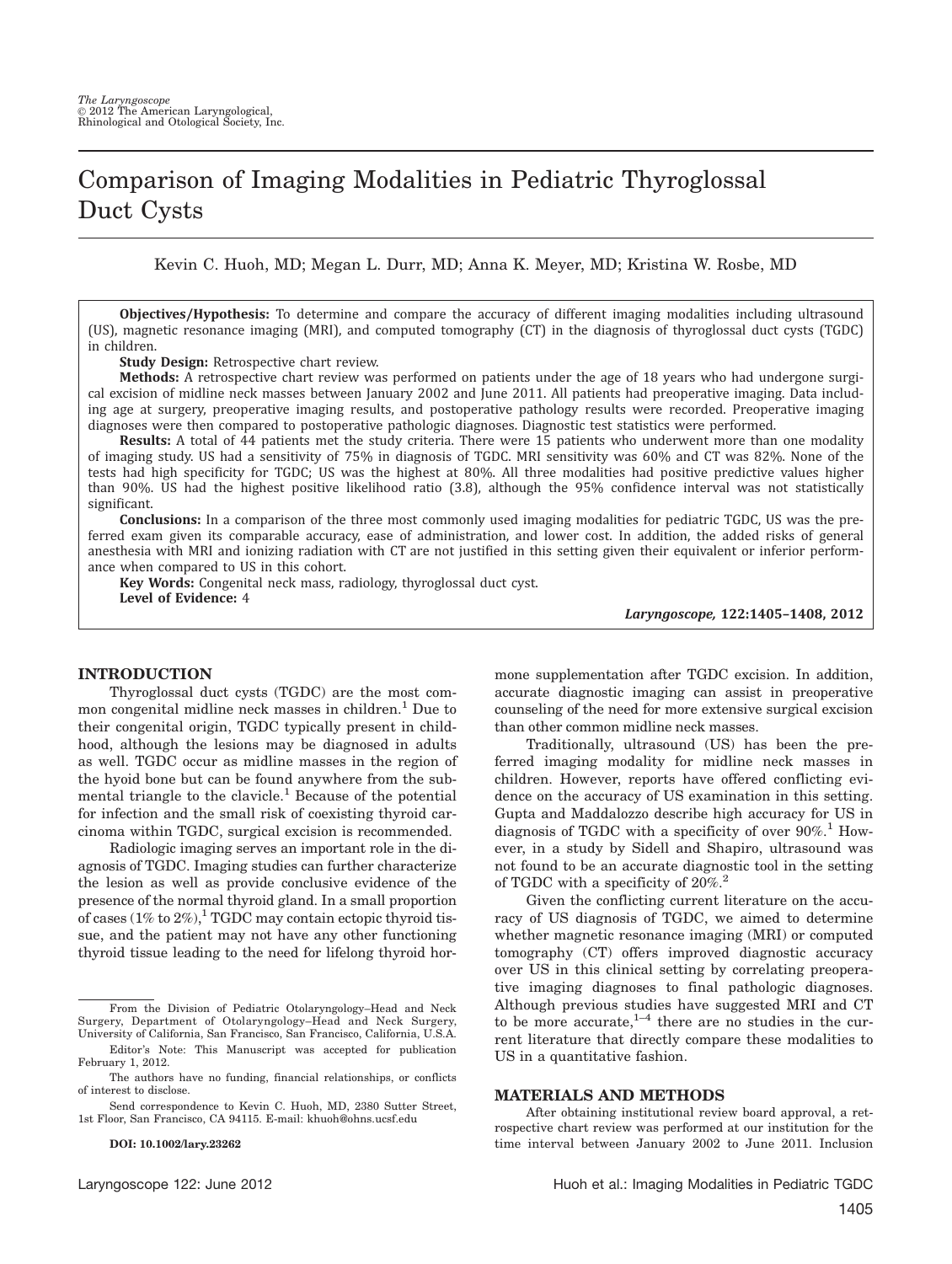| TABLE I.<br>Diagnoses of Study Subjects. |                                |                                 |                          |                         |
|------------------------------------------|--------------------------------|---------------------------------|--------------------------|-------------------------|
| Diagnosis                                | Pathology, No. $(\%)$ , n = 44 | Ultrasound, No. $(\%)$ , n = 25 | MRI, No. $(\%)$ , n = 22 | CT, No. $(\%)$ , n = 13 |
| <b>TGDC</b>                              | 38 (86)                        | 16 (64)                         | 13 (59)                  | 10(77)                  |
| Lymph node                               | 2(4.5)                         | 2(8)                            | 0                        | O                       |
| Ectopic thyroid                          | 1(2.3)                         | 0                               | 0                        | ი                       |
| Epidermal inclusion cyst                 | 1(2.3)                         |                                 | O                        |                         |
| Thymic cyst                              | 1(2.3)                         | 0                               | 2(9.1)                   | Ω                       |
| Dermoid                                  | 1(2.3)                         | 1(4)                            | 2(9.1)                   |                         |
| Cyst                                     |                                | 1(4)                            | 0                        |                         |
| Bronchogenic cyst                        |                                | 0                               | 1(4.5)                   | 0                       |
| Inflammatory change                      |                                |                                 | 1(4.5)                   | 1(7.7)                  |
| Vascular malformation                    |                                | 0                               | 1(4.5)                   | 0                       |
| No diagnosis                             | 0                              | 5(20)                           | 2(9.1)                   | 2(15)                   |

 $MRI =$  magnetic resonance imaging;  $CT =$  computed tomography; TGDC = thyroglossal duct cyst.

criteria included age 18 years or younger and surgical excision of a midline neck mass. Patients who did not have preoperative imaging were excluded. A total of 44 patients were identified.

All patients underwent preoperative imaging with US, MRI, or CT. Some patients had more than one modality of imaging. When a differential diagnosis was listed in the radiology report, one diagnosis was usually termed as likely. This was the diagnosis used in our tabulation. Reports without a diagnosis or with multiple diagnoses linked by "or" were tabulated as no diagnosis or equivocal diagnosis.

Charts were reviewed for preoperative imaging diagnosis and postoperative pathologic diagnosis. Results were recorded in a standard spreadsheet format. Statistical analysis was performed using SPSS version 13.0 (SPSS, Inc., Chicago, IL). Test accuracies were calculated in a standard two-by-two contingency table format with appropriate diagnostic test probabilities. Likelihood ratios were calculated with a 95% confidence interval (CI).

#### RESULTS

The average age at the time of surgery was 6.5 years (range, 1–14 years). Ten patients were imaged

|                 | TABLE II.                                      |           |  |  |
|-----------------|------------------------------------------------|-----------|--|--|
|                 | Accuracy of Imaging Correlated With Pathology. |           |  |  |
|                 |                                                | Pathology |  |  |
|                 | $+TGDC$                                        | $-TGDC$   |  |  |
| Ultrasound*     |                                                |           |  |  |
| $+TGDC$         | 15                                             |           |  |  |
| $-TGDC$         | 5                                              | 4         |  |  |
| $MRI^{\dagger}$ |                                                |           |  |  |
| $+TGDC$         | 12                                             |           |  |  |
| $-TGDC$         | 8                                              |           |  |  |
| $CT^{\ddagger}$ |                                                |           |  |  |
| $+TGDC$         | 9                                              |           |  |  |
| $-TGDC$         | 2                                              |           |  |  |
|                 |                                                |           |  |  |

\*Fisher exact  $P < .05$ .<br><sup>†</sup>Fisher exact  $P > .99$ .

<sup>T</sup>Fisher exact *P*  $> .99$ .<br><sup>‡</sup>Fisher exact *P =* .42.

 $TGDC =$  thyroglossal duct cyst; MRI = magnetic resonance imaging;  $CT =$  computed tomography.

with only US, 13 only with MRI, and six only with CT. Some underwent more than one type of imaging study: eight US/MRI, six US/CT, and one patient underwent all three. The most common diagnosis on pathology was TGDC (38/44, 86%). Preoperative imaging findings were tabulated for each modality (Table I).

Preoperative imaging findings were then correlated with postoperative pathologic diagnoses and tabulated in a standard two-by-two contingency table (Table II). Fisher exact test was performed. The only statistically significant correlation between the preoperative imaging diagnoses and postoperative pathological diagnoses was for US  $(P < .05)$ .

Sensitivities, specificities, positive predictive values (PPV), and negative predictive values (NPV) were then calculated. CT was the most sensitive diagnostic test (82%), followed by US (75%), and MRI (60%), respectively. All three modalities had high PPVs  $(≥90\%).$ Specificities and NPVs were considerably lower due to the high incidence of false negatives for US and MRI (Table III).

Positive and negative likelihood ratios for the different imaging modalities were calculated. For the 95% CIs, all ratios included 1 except for the negative likelihood ratio of US. This implies that no diagnostic modality had a statistically significant likelihood of predicting TGDC. However, US did have the highest positive likelihood ratio at 3.8 (Table IV).

There were eight patients who underwent both US and MRI. In four of these individuals, the US and MRI were both accurate in predicting the presence of a TGDC. In one patient, both studies were inaccurate; the US diagnosed an unspecified cystic lesion and then MRI diagnosed inflammatory change, whereas the pathologic outcome was TGDC. In the remaining three patients, the MRI and US were discordant, with one modality accurately predicting the final pathologic diagnosis (Table V).

Six patients underwent both US and CT. In one patient, both studies were accurate in diagnosing TGDC. In another patient, both studies were inaccurate in the diagnosis of a TGDC, as the US was equivocal and the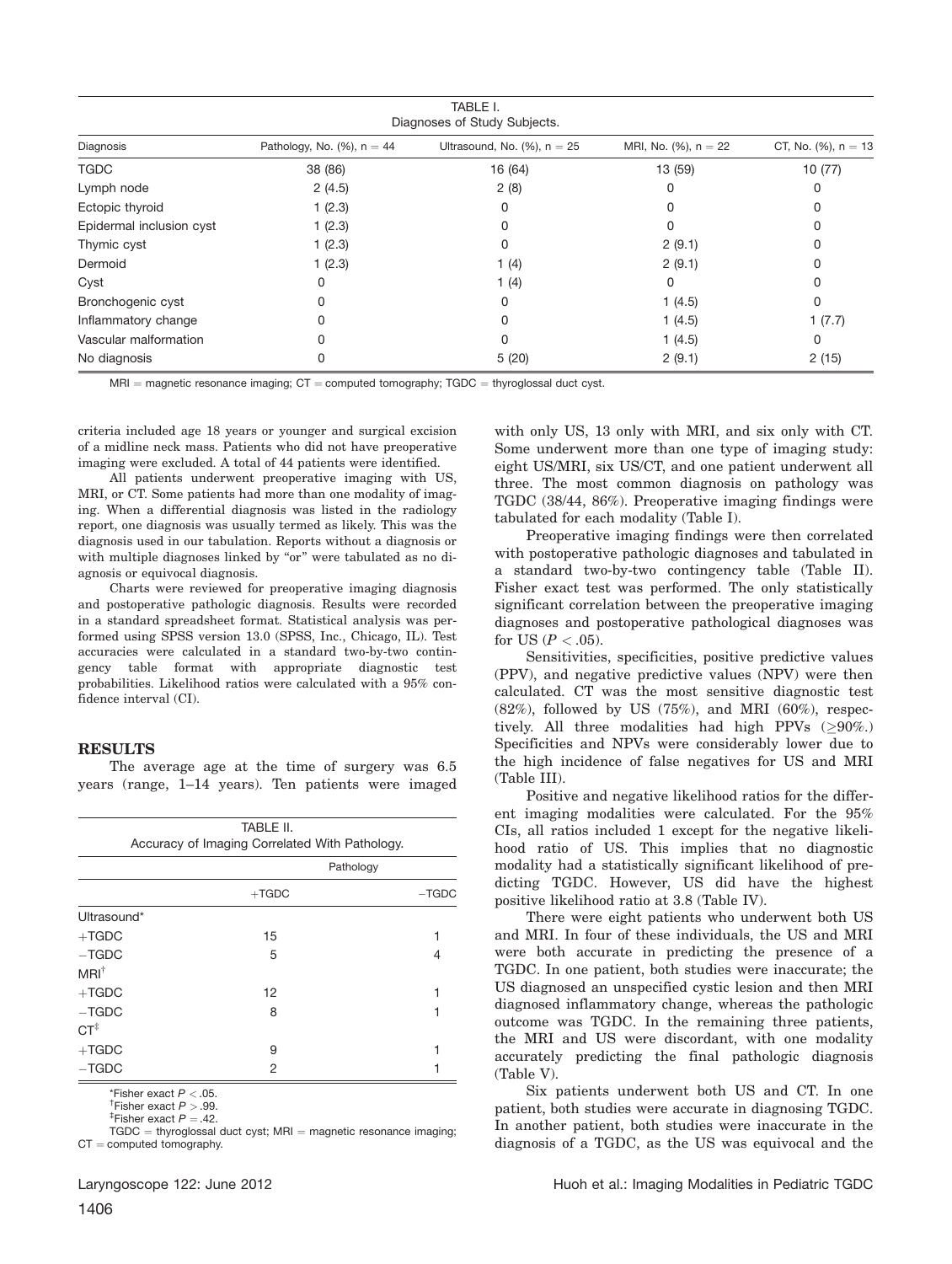|            | TABLE III.<br>Comparison of Diagnostic Test Characteristics. |                      |                     |                |
|------------|--------------------------------------------------------------|----------------------|---------------------|----------------|
|            | Sensitivity (95% CI)                                         | Specificity (95% CI) | <b>PPV (95% CI)</b> | NPV (95% CI)   |
| US         | 75% (51%-90%)                                                | 80% (30%-99%)        | 94% (68%-100%)      | 44% (15%-77%)  |
| <b>MRI</b> | 60% (36%-80%)                                                | 50% (3%-97%)         | 92% (62%-100%)      | 11% (0.6%-49%) |
| <b>CT</b>  | 82% (48%-97%)                                                | 50% (3%-97%)         | 90% (54%-99%)       | 33% (2%-87%)   |

CI = confidence interval; PPV = positive predictive value; NPV = negative predictive value; US = ultrasound; MRI = magnetic resonance imaging; CT = computed tomography.

CT finding was infection/inflammation. One patient had equivocal diagnoses on both modalities and ultimately had a dermoid on final pathology. In three patients, the two imaging studies were discordant, with one modality agreeing with the final pathologic diagnosis. All three of these patients were ultimately diagnosed with TGDC (Table V).

In one patient, all three imaging modalities were used. An initial US rendered a diagnosis of TGDC. An MRI subsequently was not diagnostic, whereas a subsequent CT scan was read as TGDC, which was ultimately consistent with the final pathologic diagnosis.

### DISCUSSION

TGDC is the most commonly diagnosed congenital midline neck mass in children. Embryologically, TGDC results from abnormal development of the thyroid gland, which originates from the foramen cecum at the junction between the anterior two-thirds and the posterior onethird of the tongue.<sup>3</sup> As the thyroid descends in the neck, it remains connected to its origin at the foramen cecum by a tubular structure called the thyroglossal duct. Failure of the duct to involute during gestation can result in local infection, inflammation, and cyst formation.<sup>3</sup>

Although most TGDC present as asymptomatic midline neck lesions,<sup>4</sup> some children will present with midline neck abscesses as a result of entrapped secretions along the remnant thyroglossal duct. The rate of preoperative infection has been quoted as high as 41% of patients.4 Because of the potential for infection requiring intervention, surgical excision is typically recommended for TGDC. In addition, there is a small risk of coexisting thyroid carcinoma in the range of 0.7% to  $1.6\%$ .<sup>5</sup>

The diagnosis of TGDC is made by a combination of clinical exam and imaging. Not only does imaging provide further information on the nature of the midline neck mass, but in the case of TGDC, imaging confirms the presence of thyroid tissue in the normal anatomical location. In a small proportion of cases, a TGDC contains ectopic thyroid tissue, which is the only functioning

|            | TABLE IV.<br>Likelihood Ratios. |                     |
|------------|---------------------------------|---------------------|
|            | $+LR$ (95% CI)                  | $-LR$ (95% CI)      |
| US         | $3.8(0.64 - 22)$                | $0.31(0.13 - 0.74)$ |
| <b>MRI</b> | $1.2(0.29-5.0)$                 | $0.80(0.18-3.6)$    |
| <b>CT</b>  | $1.6(0.40-6.7)$                 | $0.36(0.04-3.4)$    |

 $LR =$  likelihood ratio,  $Cl =$  confidence interval;  $US =$  ultrasound; MRI  $=$  magnetic resonance imaging;  $CT =$  computed tomography.

thyroid tissue in the body. $1,6$  This information is critical preoperatively to provide counseling about potential need for lifelong thyroid hormone supplementation after surgery.

In the initial evaluation of a suspected pediatric TGDC, US is the preferred imaging modality due to the exposure of ionizing radiation during CT scans and the frequent need for general anesthesia with MRI studies in children. Although previous reports have described the utility of US for the confirmation of the presence of a normal thyroid gland, there is a lack of consensus in the current literature on the utility of ultrasound in the diagnosis of TGDC.<sup>1,2</sup>

Aside from the confirmation of a normal thyroid gland, imaging is also critical for preoperative counseling regarding the extent of surgery and subsequent associated risks. Whereas a dermoid generally requires only a superficial dissection, TGDC require removal of the middle third of the hyoid bone to reduce the chance of recurrence and placement of a drain.<sup>7</sup> Although studies have quoted complication rates in the range of 24% to  $29\%,^{4,8}$  these complications tend to be minor and include wound complications such as seroma, wound infection, stitch abscess, and wound dehiscence.<sup>8</sup> However, serious complications including inadvertent airway entry and hypoglossal nerve paralysis have been reported. Therefore, if there is a more accurate diagnostic test available with a higher sensitivity and specificity than US for TGDC, it may offer the surgeon more confidence in preoperative diagnosis and assist in parental counseling.

Some have suggested that due to the risk of general anesthesia for MRI and ionizing radiation exposure for CT, these tests are not practical for use in  $TGDC<sup>2</sup>$  In our cohort, MRI and CT were not significantly more accurate in the diagnosis of TGDC than US. MRI had lower sensitivity and specificity than US, and CT had only a slight advantage in sensitivity over US. The PPV for each of the three studies was quite high, implying that a positive imaging diagnosis of TGDC with any modality is predictive of the real diagnosis. However, the NPV was low for all the studies due to the fact that there were many false negatives.

In examining the cases in which more than one imaging modality was obtained, we tried to assess whether the additional imaging modality changed patient management. In all of these cases, US was the initial study obtained, followed by either MRI or CT. In one patient, MRI diagnosed a thymic cyst whereas the US diagnosed a TGDC. In the other case, the US was equivocal whereas the MRI diagnosed a TGDC.